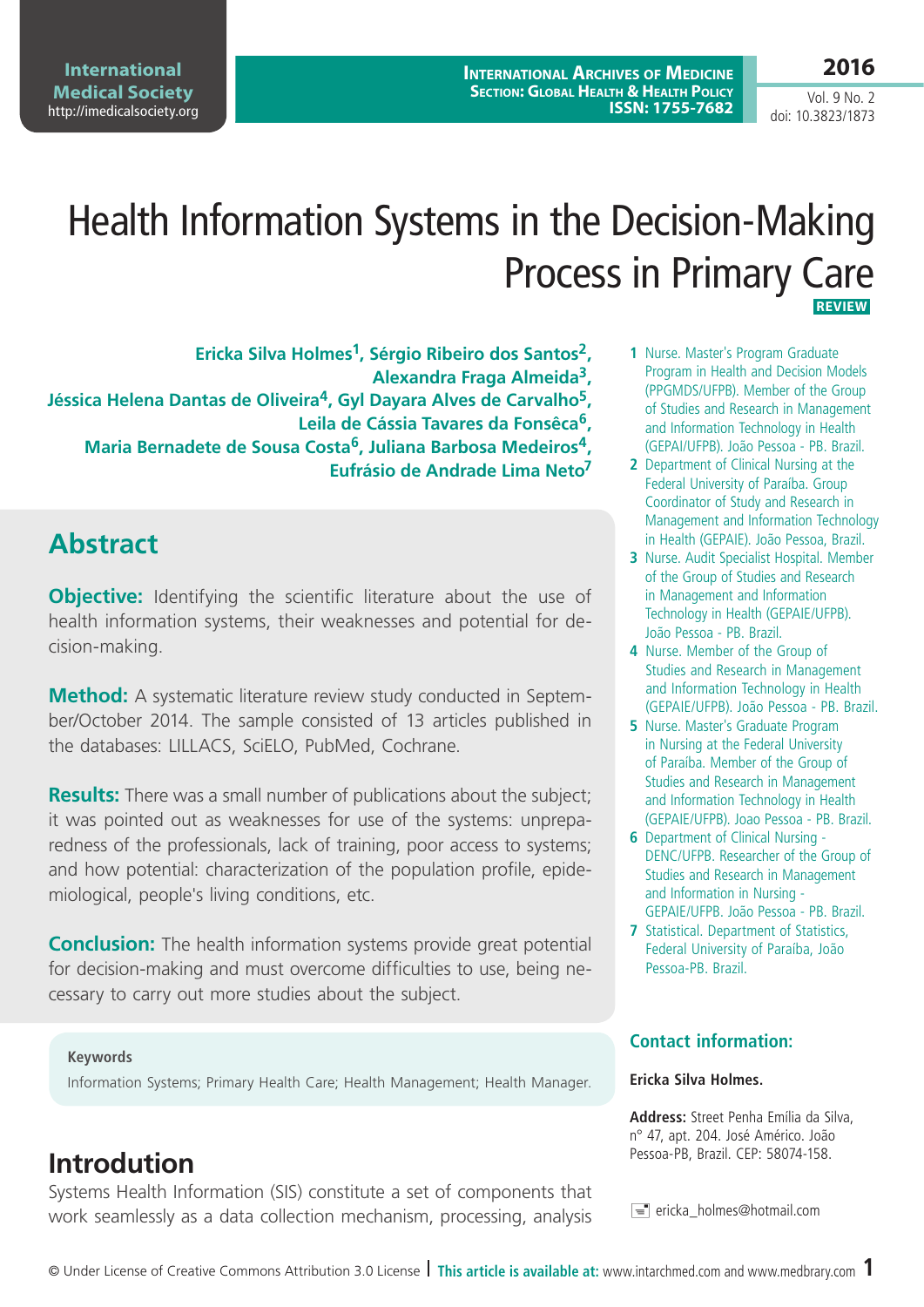Vol. 9 No. 2 doi: 10.3823/1873

**2016**

and transmission of information, as well as research and planning in disease control, able to structure, operational, supervise, monitor and evaluate the performance and quality of health services, producing the necessary information for the decision process of these services. [1, 2]

In 1998, the Department of Primary Health Care Department of the Ministry of Health and the Department of Computer and Information of the National Health System (DATASUS) inaugurated the Information System of Primary Care (SIAB). Through this system, it had knowledge of population indicators (morbidity, mortality, and services) of a specific area, thus facilitating the achievement of the health diagnosis, planning and evaluation of actions in health primary care teams. In addition, this system includes administrative background information, making it essential for decision-making. [3]

Thus, the SIAB was created to provide operational and managerial support to the work of data collection of the Family Health Strategy (ESF), providing information to managers in order to facilitate and expedite the decision-making process. [4, 5]

However, some difficulties have been raised in the course of its use, starting with data collection, which was characterized as a step that had major deficiencies, bringing in some way negative, since the guarantee of quality information is condition essential for objective analysis of health status, health actions programming and also for making evidencebased decisions. [6]

Study also points out that in general there is an acceptance of the professionals in relation to computing resources that the Health Information Systems contemplate. This resistance is given by different factors such as a lack of information about the true purpose of information systems, lack of adequate training for health staff and the lack of motivation. [2]

In an attempt to minimize these problems in primary care, the Ministry of Health launched through Ordinance N° 1412 of June 10, 2013, the establishment of the Health Information System for Primary Care (SISAB). This will be operationalized through the Department of Primary Care by e-SUS Primary, consisting of two systems: the Simplified Data Collection (CDS) and the Electronic medical records Citizen (PEC). [7]

Thus, the new system seeks to ensure the constant updating of easy access, allowing professionals to plan and organize their actions in their work processes, acquiring and applying knowledge and skills in their interventions, permeating the solution of the problems, quality of labor and employee. The use of information systems in the decisionmaking process increases the efficiency of services provided to customers therefore provides qualified and updated professionals to work in health services. [2]

Thus, it is clear that from the creation and implementation of new SIS, improvements are being made in the processing of data provided by the ESF, and thus a very important step forward for public health policies, since it guaranteed quality and reliability of the data will be decisions taken in health by the safer management. [4, 8]

Allied to this context, the process of health decision-making is characterized by a chain of decisions, which are taken by people in different situations, it is necessary for it to formulate plans and interpretation of goals to be achieved, from an in-depth study of the problem through data collection and information from the SIS, which will require the knowledge of the best way forward. [9]

However, the management practice of the ESF territory has not yet expressed a definition and therefore struggling. In this sense, managing a territory requires professionals that add diverse knowledge and understands the social, political, cultural, epidemiological, ecological and historical region.8 of the process of managing, when run properly is directed to the critical examination issues, problem solving and decision making. [10]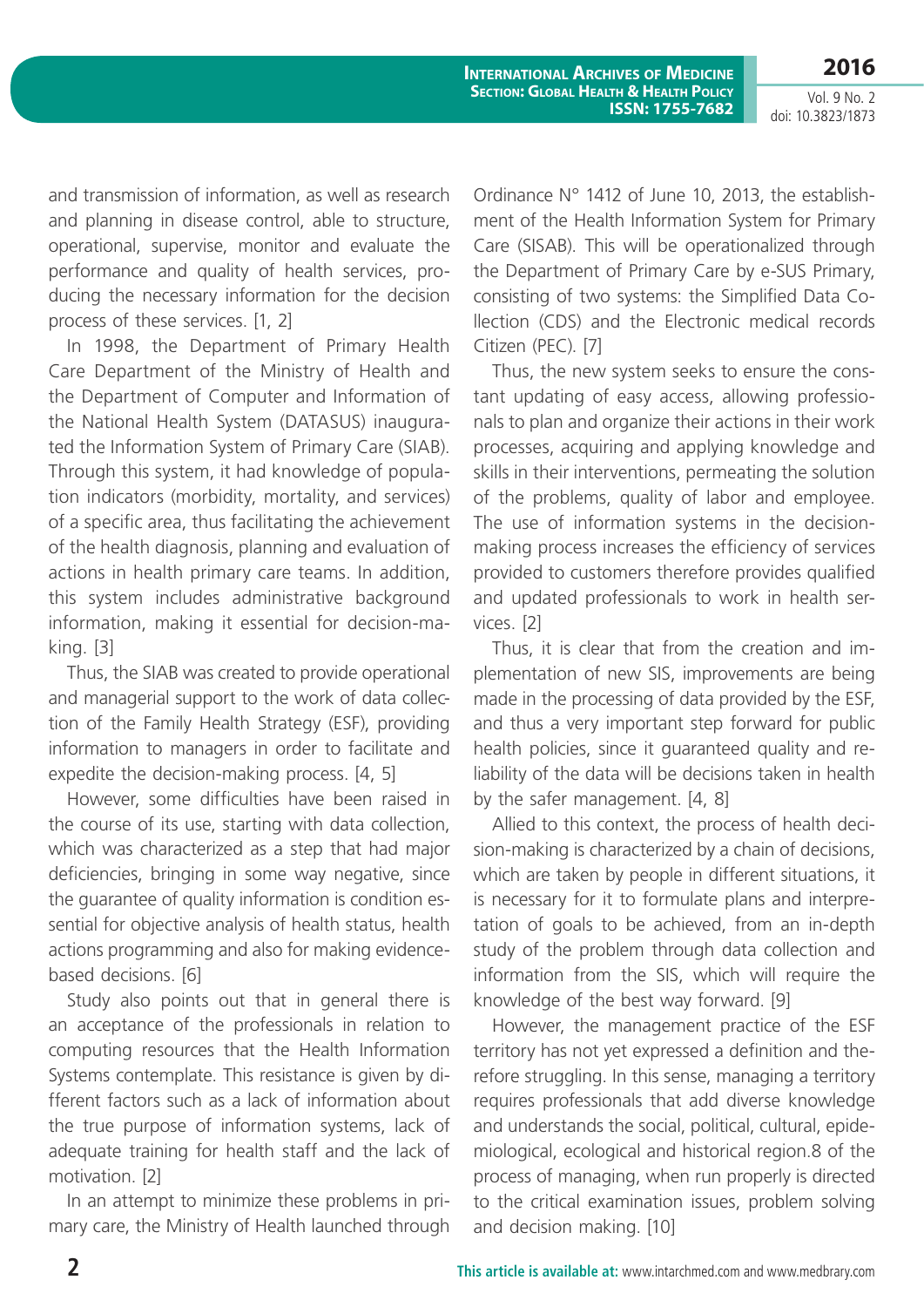**2016** Vol. 9 No. 2

doi: 10.3823/1873

Therefore, it is of fundamental importance that health information would make suggestions to build explanatory chain of information system problems, thus increasing the capacity of decision-making, since the information is essential to the decision, so that gives the manager knowledge of living conditions and health of the population. [10]

Thus, in view of the above and of the need for evaluation of the SIS as a support tool for the management and work of health professionals, this study seeks to reflect on the following problem: that scientific production is the use of health information systems for the decision-making process in primary care?

Thus, this study proposes the following objectives: to identify the scientific literature on the use of health information systems as well as the weaknesses and potential for the decision-making process.

#### **Method**

This is a systematic review study of literature, which is a form of research that uses literature as a source of data, obtaining them through an intervention strategy with application of explicit and systematic methods of search in order to identify issues that require further investigation, as well as the synthesis of information about a particular topic. [11]

To carry out the review, seven steps have been taken based on the Cochrane Handbook, described as: formulation of the scientific question, location and selection of studies, critical assessment of studies, data collection, analysis and presentation of data, data interpretation, enhancement and review update. [12]

This study was conducted with the participation of three researchers who evaluated independently, the quality of each article on the methodology adopted. To that end, we created a research protocol to be followed by all who submitted from local and ways to search until criteria for inclusion and exclusion, defining the outcomes of interest and finally the analysis of results.

With regard to the search performed the virtual databases were involved national and international scientific works published in online journals from August 2009 to September 2014, because it is the last five years of publications, which dealt with the use of health information systems for decision making in primary health care.

They were used for this: the Virtual Health Library (VHL), whose database was used the Latin American and Caribbean Health Sciences (LILACS); the PubMed Library, whose database was the "Medical Literature Analysis and Retrieval System Online" (Medline); and the Cochrane Library.

The collection of data in the databases took place in August and September 2014. For the survey of journals were used the following descriptors in MeSH indexed in English, "information systems", "primary health care", "health management "; and in Portuguese: "information systems", "primary health care", "health management"; interspersed with the Boolean operator "AND".

For filtering and sample selection of journals there were established as selection criteria: full-text articles available and free, "free full text", published in August 2009 to September 2014, in Portuguese and English. Exclusion criteria were articles in duplicate published for over five years, in other languages, dissertations and theses in addition to those studies that did not address directly the issue in focus.

When conducting the search were raised 216 research articles on health information systems. Subsequently, filtering was carried out following the articles previously established selection criteria, as well as a thorough reading of studies chosen for each author, thus finalizing the choice of 13 studies in common by the three researchers. Please note that the selected papers presented their goals compatible with those of research, where the search strategy can be seen in **Table 1**.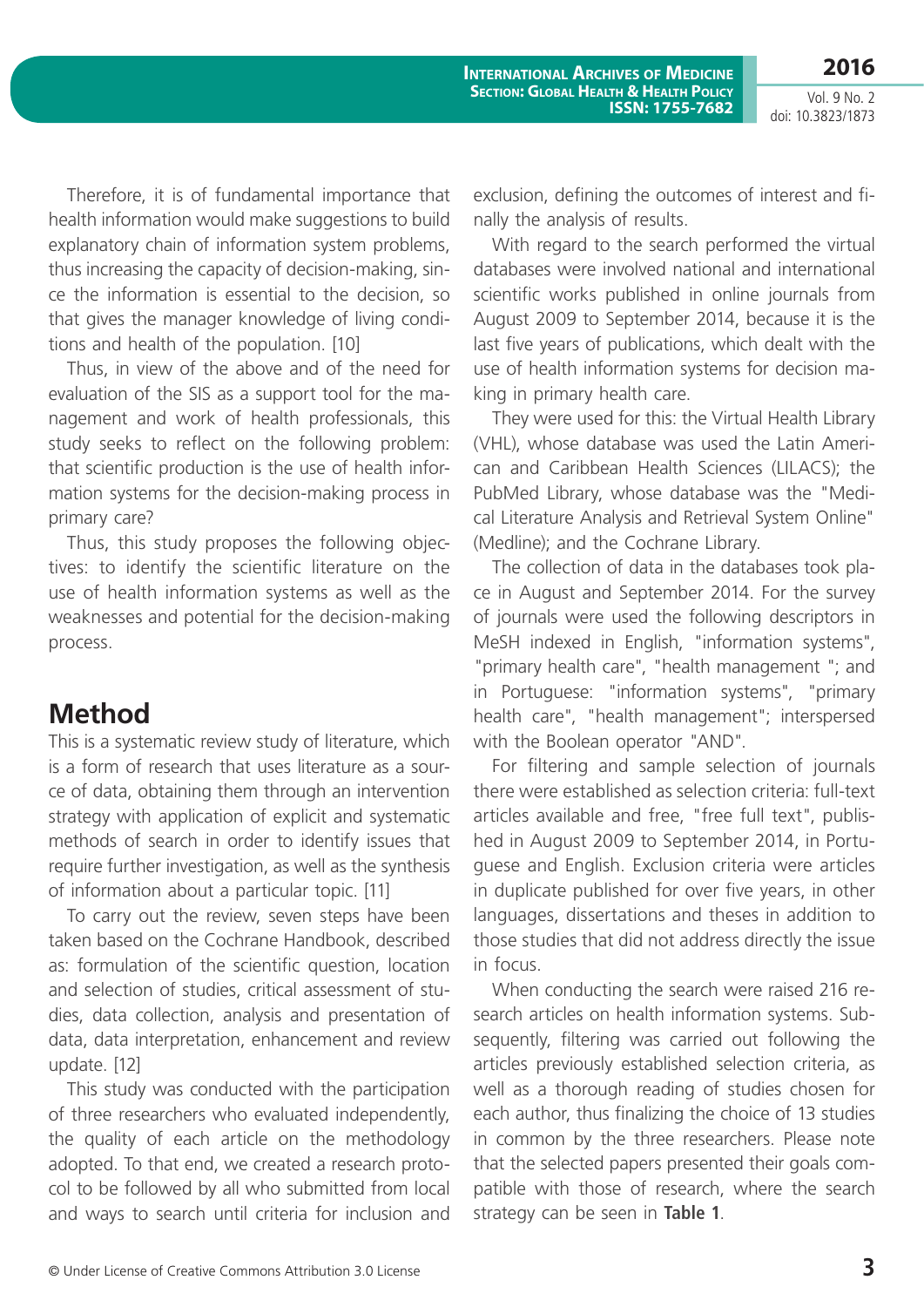doi: 10.3823/1873

|  | Table 1. Description of selected articles and their |  |  |  |
|--|-----------------------------------------------------|--|--|--|
|  | search modes.                                       |  |  |  |

| <b>Search Mode</b>                   | <b>Database</b> | <b>Articles</b><br><b>Found</b> | <b>Selected</b><br><b>articles</b> |
|--------------------------------------|-----------------|---------------------------------|------------------------------------|
| "Information systems"                | <b>LILACS</b>   | 30                              | 4                                  |
| AND "primary health<br>care"         | <b>SciELO</b>   | $\bigcap$                       | $\Omega$                           |
| and "health                          | PubMed          | 6                               | $\Omega$                           |
| management"                          | Cochrane        | 5                               | $\bigcap$                          |
|                                      | <b>LILACS</b>   | 32                              | $\overline{\phantom{a}}$           |
| "Information systems"                | <b>SciELO</b>   | 7                               | $\Omega$                           |
| and "primary health<br>care"         | PubMed          | 38                              | $\mathcal{P}$                      |
|                                      | Cochrane        | 1                               | $\bigcap$                          |
|                                      | <b>LILACS</b>   | 13                              | $\overline{\phantom{a}}$           |
| "Information                         | <b>SciELO</b>   | $\bigcap$                       | $\bigcap$                          |
| systems" and "health<br>management"  | PubMed          | 17                              | 1                                  |
|                                      | Cochrane        | 1                               | $\bigcap$                          |
|                                      | <b>IIIACS</b>   | 55                              | $\mathbf{1}$                       |
| "Primary health<br>care" and "health | <b>SciELO</b>   | $\Delta$                        | $\Omega$                           |
| management"                          | PubMed          | 3                               | 1                                  |
|                                      | Cochrane        | $\Delta$                        | $\bigcap$                          |
| Total                                |                 | 216                             | 13                                 |

To perform the analysis of the articles it was built and used an instrument with the following categories: journal title, year of publication, type of study, vocational training's lead author, institution, approach, objectives, results and conclusions. The content analysis was developed in a systematic and critical way, as was carried out in-depth reading of the articles found.

#### **Results**

The results were extracted from 13 articles and found in the sample of this study. Although demand in the databases have been held in the databases LILACS, PubMed, SciELO and Cochrane; They considered only the periodicals found in LILACS and PubMed considering that only these have demonstrated compatibility with the research objectives.

As can be seen in **Table 2**, most of the produced articles were found in Brazil totaling 9 (69.23%) studies; publications on SIS in primary care decision-

**Table 2.** Characterization of the selected articles on the publication year, journal, study site, and use of SIS in decision-making.

| $N^{\circ}$    | <b>Year of</b><br>publication | <b>Periodic</b>                               | <b>Data</b><br>base | <b>Geographic</b><br><b>location</b> | <b>Title Study</b>                                                                                                                                                                                                       |
|----------------|-------------------------------|-----------------------------------------------|---------------------|--------------------------------------|--------------------------------------------------------------------------------------------------------------------------------------------------------------------------------------------------------------------------|
|                | 2013                          | Cogitare Enferm                               | <b>LILACS</b>       | <b>Brazil</b>                        | Primary care information system: potential and under-<br>utilization in decision-making                                                                                                                                  |
| $\overline{2}$ | 2013                          | <b>Applied Clinical</b><br><b>Informatics</b> | PubMed              | Colombia                             | An Information Systems Model of the Determinants of<br>Electronic Health Record Use                                                                                                                                      |
| 3              | 2012                          | Online Brazilian<br>Journal of Nusing         | <b>IIIACS</b>       | <b>Brazil</b>                        | Basic care information system as a management tool: a<br>case study in Santo Antonio de Jesus / BA                                                                                                                       |
| 4              | 2012                          | Croat Med J                                   | PubMed              | Croatia                              | Users' satisfaction with the primary health care<br>information system in Croatia: a cross-sectional study                                                                                                               |
| 5              | 2012                          | <b>AMIA Annu Symp</b><br>Proc                 | PubMed              | <b>USA</b>                           | Clinical Information System Services and Capabilities<br>Desired for Scalable, Standards-Based, Service-oriented<br>Decision Support: Consensus Assessment of the Health<br>Level 7 Clinical Decision Support Work Group |
| 6              | 2012                          | Rev. Gaúcha<br>Fnferm.                        | <b>III ACS</b>      | <b>Brazil</b>                        | Use Information System in the Family Health Strategy:<br>perceptions of nurses                                                                                                                                           |
| 7              | 2011                          | Rev. Panam salud<br>Publica                   | <b>IIIACS</b>       | <b>Brazil</b>                        | Health information Area structure from the information<br>resources management: experience analysis                                                                                                                      |

#### **4 This article is available at:** [www.intarchmed.com](http://www.intarchmed.com) and www.medbrary.com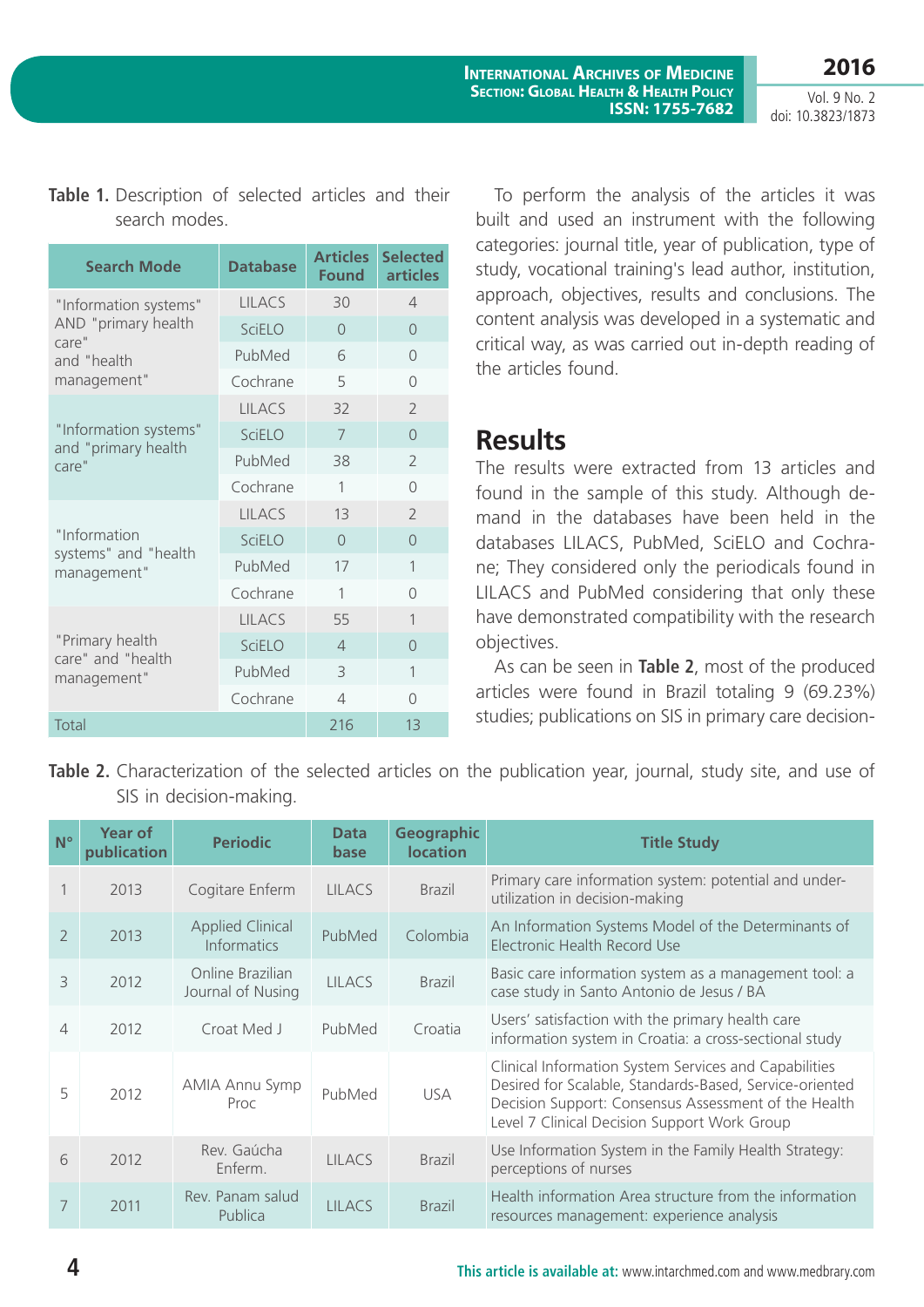**2016**

Vol. 9 No. 2 doi: 10.3823/1873

| $N^{\circ}$ | <b>Year of</b><br>publication | <b>Periodic</b>                        | <b>Data</b><br>base | <b>Geographic</b><br><b>location</b> | <b>Title Study</b>                                                                                                                                                        |
|-------------|-------------------------------|----------------------------------------|---------------------|--------------------------------------|---------------------------------------------------------------------------------------------------------------------------------------------------------------------------|
| 8           | 2011                          | Rev. Saude publica                     | <b>LILACS</b>       | <b>Brazil</b>                        | Use of health information systems gauchos small towns                                                                                                                     |
| 9           | 2010                          | Rev. Espaço para<br>Saúde              | <b>IIIACS</b>       | <b>Brazil</b>                        | Primary care information system and its use by the family<br>health team: an integrative review                                                                           |
| 10          | 2010                          | <b>BMC Health</b><br>Services Research | PubMed              | India                                | Evaluation of computerized health management<br>information system for primary health care in rural India                                                                 |
| 11          | 2010                          | Rev. Bajana Saúde<br>Pública           | <b>IIIACS</b>       | <b>Brazil</b>                        | Using the Primary Care Information System (SIAB) for the<br>planning of actions by the teams of the Health Strategy<br>for the Municipality of Montes Claros Family (MG). |
| 12          | 2010                          | Cien Cuidado<br>Saude                  | <b>IIIACS</b>       | <b>Brazil</b>                        | Primary care information system - health status of a<br>municipality in Mato Grosso                                                                                       |
| 13          | 2009                          | Rev. APS                               | LILACS              | <b>Brazil</b>                        | Nursing management in Basic Units: information as a tool<br>for decision-making                                                                                           |

**Table 3.** Relationship per article the use of health information systems in the decision-making process.

| N° Article     | Use of information systems in health decision-making                                                                                                                                       |
|----------------|--------------------------------------------------------------------------------------------------------------------------------------------------------------------------------------------|
|                | Important to the decision-making process in the administration or in patient care;                                                                                                         |
| $\overline{2}$ | Supports the clinical data query service, the notification and user communication services                                                                                                 |
| 3              | A tool for planning the activities and services offered in the health strategy unit of the family;                                                                                         |
| $\overline{4}$ | It saves time for health professionals on your record, maintenance and reporting                                                                                                           |
| 5              | It reduces costs, improves the quality of medical care as supporting the electronic clinical decision and order<br>entry also eliminates medication errors and reducing unnecessary tests; |
| 6              | Instrument for data collection, control and information as well as being a tool that aids in local diagnosis,<br>helping to identify the community's health needs                          |
| 7              | Helped to change the care model from the integrated computerization of primary health care units;                                                                                          |
| 8              | Contributes to the understanding of the needs of municipalities and subsidizes decision-making in municipal<br>management;                                                                 |
| 9              | Tool to guide actions in accordance with local realities;                                                                                                                                  |
| 10             | Ability to obtain specific information according to the needs of each healthcare professional                                                                                              |
| 11             | Household assessment, construction of health indicators, definition of priorities, work organization, local<br>programming                                                                 |
| 12             | Knowledge of health social reality accompanied population assessment and the adequacy of health services<br>and their readjustment whenever necessary;                                     |
| 13             | Essential support to the organization and management of services, management of health facilities                                                                                          |

making process more were held in 2010 and 2012 with four (44.4%).

For the construction of **Table 3** were selected for each item, the features brought by these healthrelated decision-making, thereby addressing the vision brought by each study for this process.

 Regarding the construction of **Table 4**, it was identified in the course of reading the articles some weaknesses and potential of information systems in health decision-making, and therefore listed.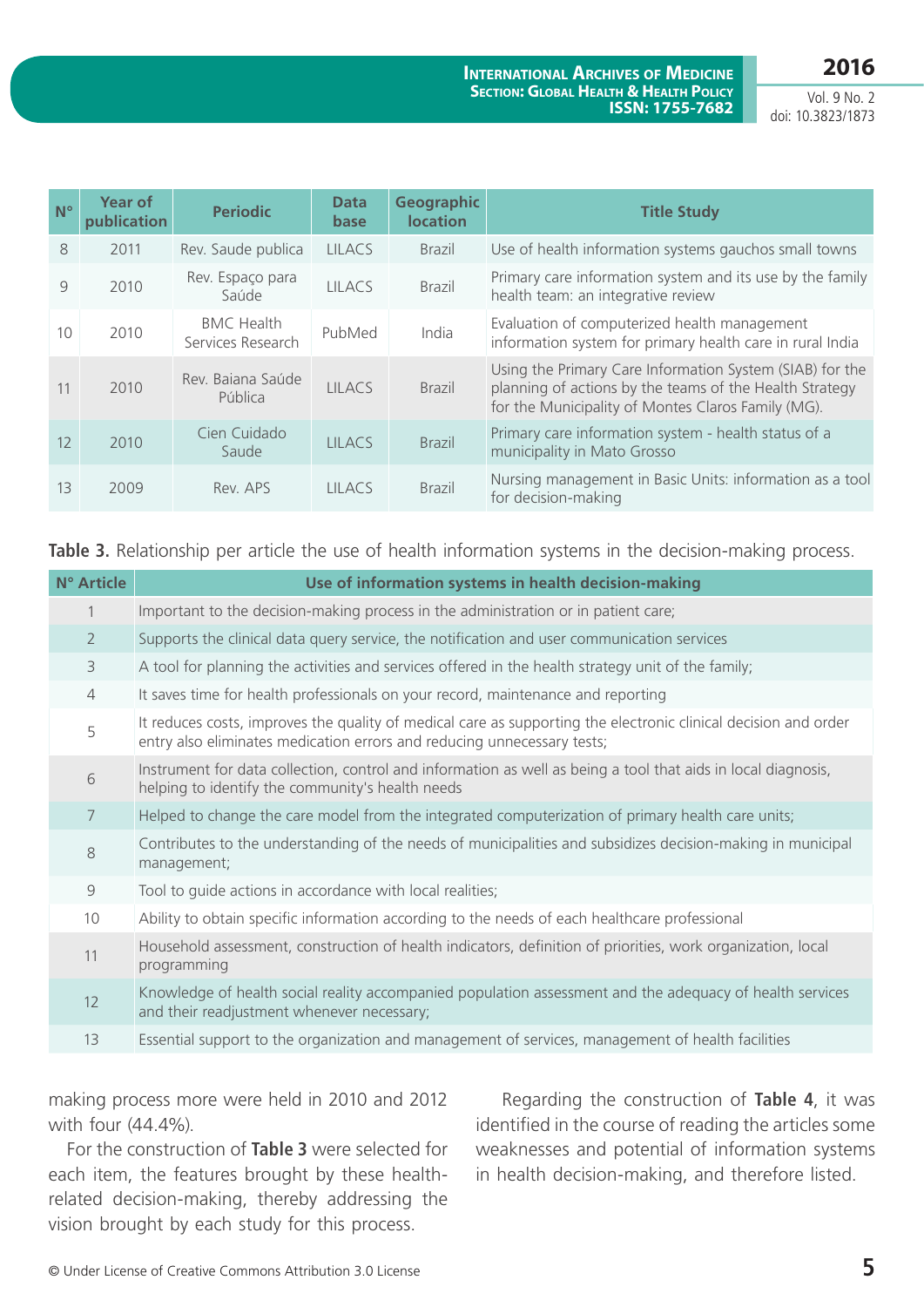**2016**

Vol. 9 No. 2 doi: 10.3823/1873

**Table 4.** Description of the weaknesses and potential of health information systems in the decision-making process found in the articles.

|                                                                            | <b>Weaknesses</b>                                                                                                                                                                                                                                                                                                                                                                                                                                                                                                                                                             | <b>Potential</b>                                                                                                                                                                                                                                                                                                                                                                                                                                                                                                                                                                                                                                                                                      |
|----------------------------------------------------------------------------|-------------------------------------------------------------------------------------------------------------------------------------------------------------------------------------------------------------------------------------------------------------------------------------------------------------------------------------------------------------------------------------------------------------------------------------------------------------------------------------------------------------------------------------------------------------------------------|-------------------------------------------------------------------------------------------------------------------------------------------------------------------------------------------------------------------------------------------------------------------------------------------------------------------------------------------------------------------------------------------------------------------------------------------------------------------------------------------------------------------------------------------------------------------------------------------------------------------------------------------------------------------------------------------------------|
| $\bullet$<br>$\bullet$<br>$\bullet$<br>$\bullet$<br>$\bullet$<br>$\bullet$ | The under-utilization of systems for directing the<br>work:<br>Lack of training, support, and knowledge of<br>professionals to use the systems;<br>The limitation of SIS found refers to the use of<br>strategic information to the long-term decision;<br>Lack of mechanisms for evaluation and control of the<br>data produced; absence of popular participation in<br>the collection and use of information generated;<br>Access difficulties to information systems;<br>Incompatibility of conceptual or geographical<br>information between different databases, and the | It has great potential to contribute to the local<br>$\bullet$<br>epidemiological surveillance;<br>Fundamental to the implementation of planning,<br>$\bullet$<br>monitoring and evaluation of health actions in the ESF;<br>Collaborates so that the data are transformed into<br>$\bullet$<br>information and then into knowledge for the health team;<br>Features population profile, epidemiological and living<br>$\bullet$<br>conditions of the population and quantitatively assesses<br>the production of USF services;<br>It allows to evaluate the work performed and the adequacy<br>$\bullet$<br>of health services;<br>The SIS provide information about the population and<br>$\bullet$ |
|                                                                            | discrepancy between the statism of the data and the<br>dynamism of the local reality                                                                                                                                                                                                                                                                                                                                                                                                                                                                                          | it can make a diagnosis of reality and intervene when<br>necessary;                                                                                                                                                                                                                                                                                                                                                                                                                                                                                                                                                                                                                                   |

# **Discussion**

In health care, information systems are used to collect, store and disseminate data that can contribute to the planning and decision making. Currently, it is essential to modernize these systems in view of the intense structural, procedural and managerial changes in order to provide answers to the new and complex demands. These demands are mainly due to the organizational changes, which have intensified the flow of information required and therefore a decentralized decision-making process, requiring a more effective participation of the different stakeholders involved in decisions. [13]

In this sense it is essential that the information is located, accessible and meaningful data to build explicative chain of the health system or a territory problems, allowing to increase the capacity of decision-making, since knowing the living conditions and health of the population is a necessary step for assessing the impact of actions previously performed. [10]

The 13 articles in the sample of this study brought in general, the use of health information systems for decision making, in addition to the publication year of the features, periodic, authors and place of publication, article title and base data, as can be seen in **Table 1**.

Since the characteristics presented in **Table 2** demonstrate the importance of using health information systems as a data collection tool and information about specific population by providing diagnosis of the health situation for holding actions and public health policies, since the information system can guide and support the implementation of strategies that seek to solve the problems found.

It is worth portray the process of working with managers during the management of health facilities, should focus on the SIS, contributing thus to the construction of local knowledge and collaborating directly to the implementation of a model of care that builds on the principles and SUS guidelines. [8]

However, it is known the existence of many weaknesses and difficulties to use such information systems. Some of the found studies revealed that among these weaknesses were highlighted underutilization of systems for directing the work; difficulty of access to information; lack of training, support, and knowledge of professionals to use the systems; limitation on the use of strategic information for making long-term decision; absence of evaluation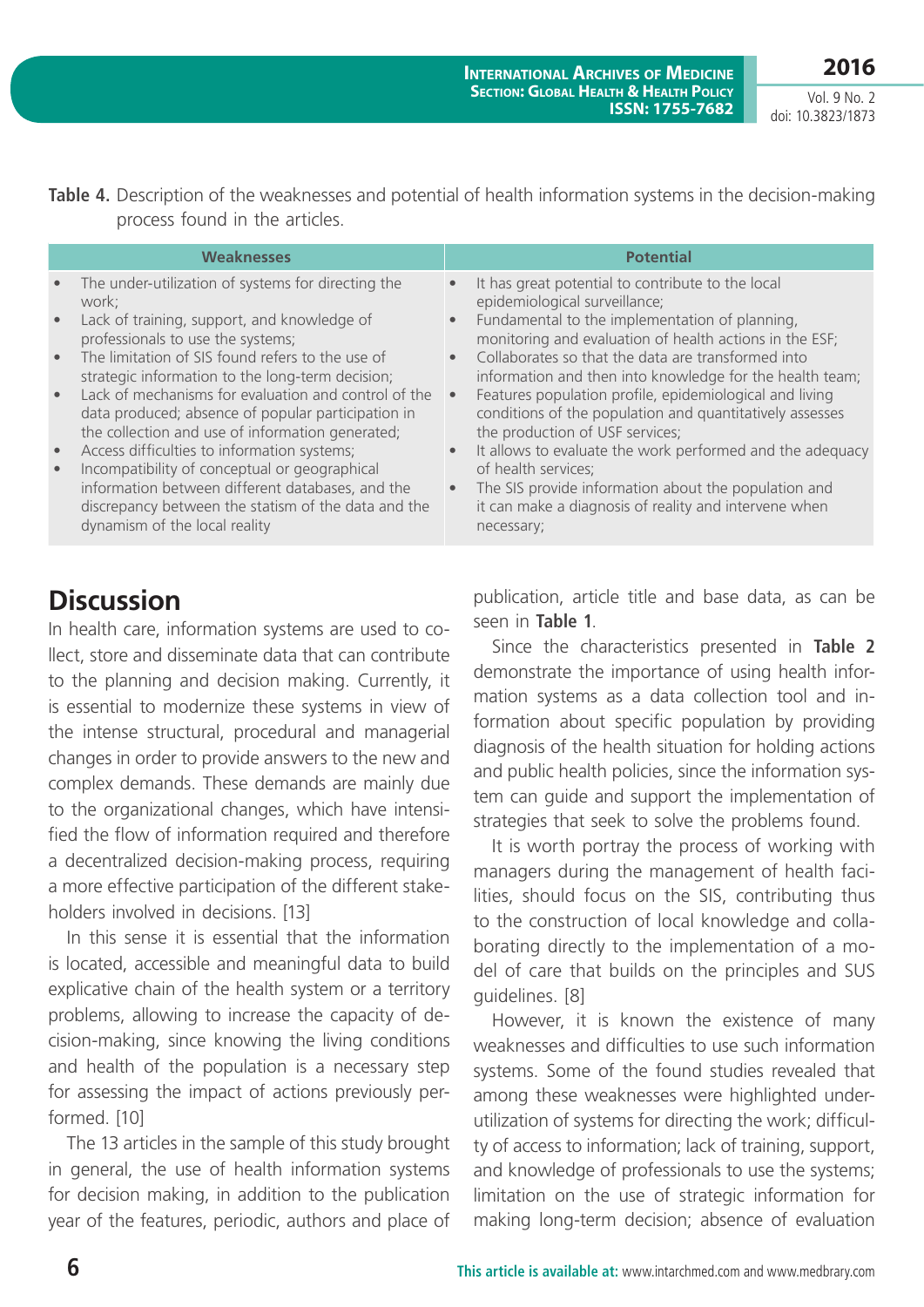**2016**

Vol. 9 No. 2 doi: 10.3823/1873

mechanisms and control of the data produced; absence of popular participation in the collection and use of information generated; conceptual or geographic information incompatibilities between different databases, and the discrepancy between the statism of the data and the dynamism of the local reality. [14, 4, 13]

Another important fact is found that the high volume of data and information has caused difficulties for the management and care process, as health records are still guided predominantly by written culture providing poor information to drive management decisions; and support care activities. [13]

Municipalities face difficulties in developing its technical capabilities, thus assuming the role of mere collectors of data, which leads professionals to under-utilize information systems. SIS several initiatives of adaptation to changing needs is being undertaken; however, the diversity of Brazilian municipalities implies different possibilities for implementing health policies. [15]

The difficulties brought by the studies faced with the real objectives of the SIS. Every health manager needs updated, reliable and complete to be able to take appropriate decisions on the operations and performance of health activities and services under their responsibility, since the problems coping process, can make inferences, and plan, deploy and implement actions based on the information that is available. [10]

Opposing the difficulties encountered and weaknesses, research also shows strengths, identifying and indicating great potential brought by the SIS as characterizing the population profile, epidemiological and living conditions of the population; the quantitative assessment of the production of USF services; great potential for contribution to the local epidemiological surveillance; collaboration for the transformation of data into information and knowledge to those in the health teams; It allows the evaluation of the work and the adequacy of health services offered in addition to the implementation of planning, monitoring and evaluation of health actions developed in the ESF. [4, 10, 16, 14]

Yet the SAIS are important tools for collecting and tracking data to assist in the understanding of the needs of the people belonging to the territory of the health unit. From this information, professionals will be able to know what issues are really prevalent among families and, therefore, may carry out the planning of health actions. Thus, it can be said that the SIS become tools to support activities for decision making and acquisition of knowledge, resulting in more trained professionals, creative, able to change reality and improve the care of health services. [4]

It is clear that the use of information systems as an instrument of the family health team's work was instrumental in the identification and assessment of families in the construction of health indicators in setting priorities in the organization of work in local programming and direction of home visits. So the SIS has the power to assist the teams and health managers to define their priority groups through local diagnosis and plan the actions that would be implemented in teams. [16]

It adds that, through the information systems of primary care professionals can obtain, by means of information created, knowledge of what is happening with the client as well as situations that involve targeting interventions that lead to prevention and promotion of health. [13]

However, it is observed that the health information systems are little used and valued by professionals who use it, starting with the coordination of the ESF than the use of critical and reflective tool as management.16 A study of workers primary care shows that some dental and medical professionals use these systems, unlike the nurse uses the SIS as an analytical tool of health inspection and epidemiological situation, with diagnosis and action planning. [17]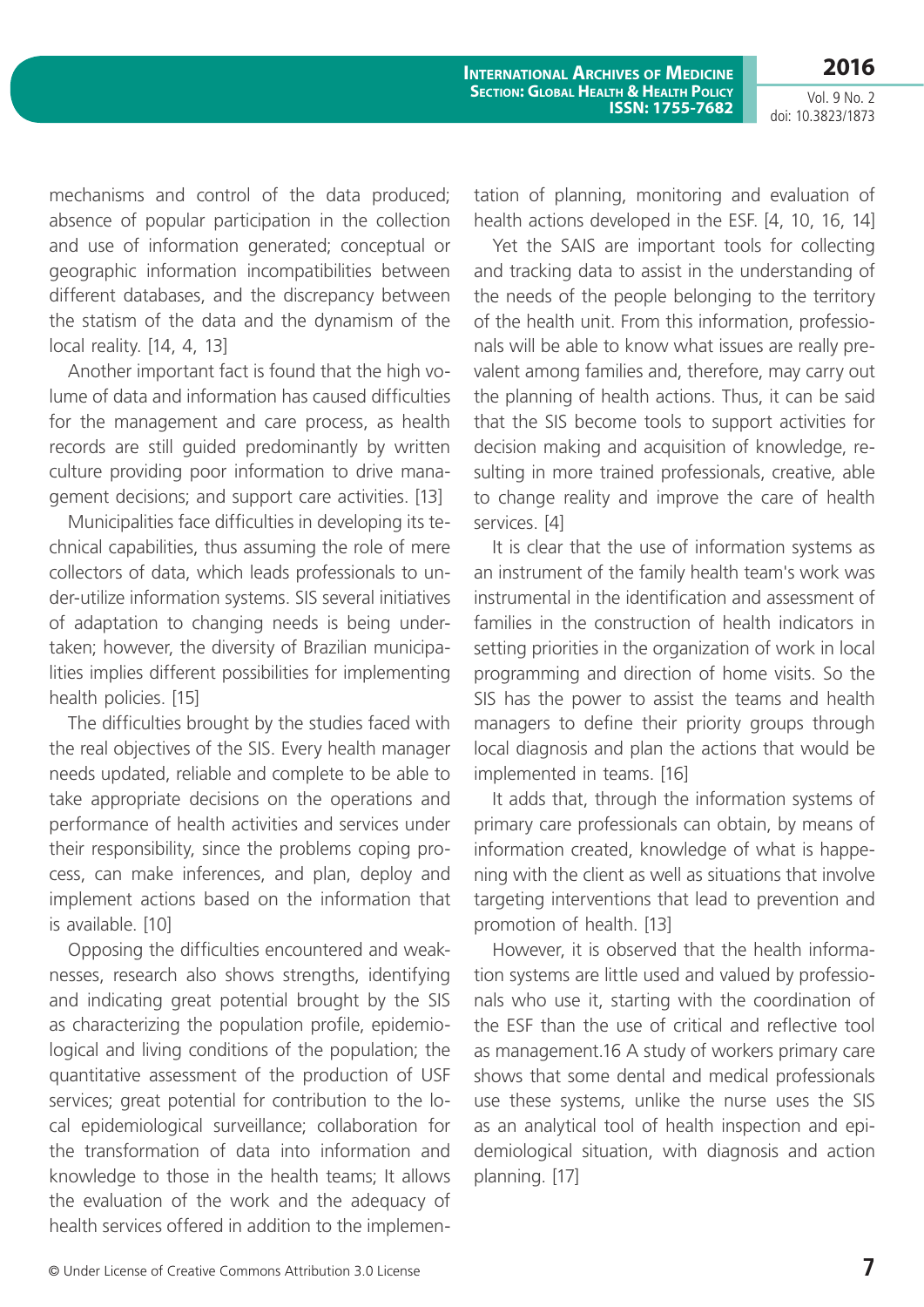**2016**

Vol. 9 No. 2 doi: 10.3823/1873

# **Conclusion**

Based on these, sets up essential that professionals and health managers pay attention to this decisionmaking tool, since if used correctly will allow the transformation of data into information, which will generate knowledge appropriate to draw an effective planning for health decision-making, thereby promoting the solving of several problems.

SIS are characterized as important tools that assist in decision making based on knowledge from the interpretation of their information, thus enabling proper planning of care actions, sanitary partner, assessment of the local health situation among other actions aimed at proposing strategies for problem solving.

In this perspective this study identified 13 studies related to the use of these systems for decision making, and therefore a reduced number of publications, which implies the opportunity to conduct more studies on this theme.

Still, the analysis of the results shows that the SIS provide great potential for strategic planning in health, such as the contribution to epidemiological surveillance, planning and evaluation of health actions by the ESF and to other health agencies, as well as for adequacy of health services among other measures. However, such opportunities are devalued by most health professionals, which only refer to difficulties in handling and using this tool, indicating no training for use of systems, lack of support, lack of knowledge, difficulties of access, etc.

Thus, it highlights the need to invest in skills and expertise of managers and health professionals involved in this process, through the teaching-learning, skills and training, among other permanent activities for the strengthening of local management, of solving at work, the epidemiological assessment and relationship with reality.

## **References**

- **1.** Oliveira QC, Corrêa ACP, Lima AP, Teixeira RC, Pedrosa ICF. Sistema de informação da atenção básica–situação de saúde de um município de mato grosso. Cien Cuidado e Saúde. 2010 [acesso em 2014 ago 30]; v. 9, n. 1, p. 36-43. Disponível em: [<http://www.periodicos.uem.br/ojs/index.php/](http://www.periodicos.uem.br/ojs/index.php/CiencCuidSaude/article/view/10527) [CiencCuidSaude/article/view/10527](http://www.periodicos.uem.br/ojs/index.php/CiencCuidSaude/article/view/10527)>.
- **2.** Benito GAV, Licheski AP. Sistemas de Informação apoiando a gestão do trabalho em saúde. Rev. bras. enferm., Brasília. 2009 [acesso em 2014 set 02]; v. 62, n. 3. Disponível em: <[http://www.scielo.br/scielo.php?script=sci\\_arttext&pid=S003](http://www.scielo.br/scielo.php?script=sci_arttext&pid=S003471672009000300018&lng=en&nrm=iso) [471672009000300018&lng=en&nrm=iso>](http://www.scielo.br/scielo.php?script=sci_arttext&pid=S003471672009000300018&lng=en&nrm=iso).
- **3.** Ministério da Saúde (BRASIL), Secretaria do Estado da Paraíba. Guia de Atenção Básica para gestores municipais de saúde 2013. Versão Eletrônica. 2013 [acesso em 2014 ago 28]. Disponível em: [<http://cosemspb.org/wpcontent/uploads/2013/05/SESPB\\_](http://cosemspb.org/wpcontent/uploads/2013/05/SESPB_Guia_Atencao_Basica_Gestores_Munic_Saude_2013.pdf) [Guia\\_Atencao\\_Basica\\_Gestores\\_Munic\\_Saude\\_2013.pdf>](http://cosemspb.org/wpcontent/uploads/2013/05/SESPB_Guia_Atencao_Basica_Gestores_Munic_Saude_2013.pdf).
- **4.** Duarte MLC, Tedesco JR, Parcianello RR. O uso do sistema de informação na estratégia saúde da família: percepções dos enfermeiros. Rev. Gaúcha Enferm. [acesso em 2014 ago 29]; v. 33, n. 4, p. 111-17. Disponível em: [<http://www.scielo.br/](http://www.scielo.br/scielo.php?script=sci_arttext&pid=S198314472012000400014&lng=en) [scielo.php?script=sci\\_arttext&pid=S19831447201200040001](http://www.scielo.br/scielo.php?script=sci_arttext&pid=S198314472012000400014&lng=en) [4&lng=en>](http://www.scielo.br/scielo.php?script=sci_arttext&pid=S198314472012000400014&lng=en)
- **5.** Marcolino JS, Scochi MJ. Informações em saúde: o uso do SIAB pelos profissionais das Equipes de Saúde da Família. Rev. Gaúcha Enferm. [acesso 2014 set 03]; v. 31, n. 2, p. 314-20. Disponível em: [<http://www.scielo.br/scielo.php?script=sci\\_](http://www.scielo.br/scielo.php?script=sci_arttext&pid=S1983-14472010000200016&lng=en) [arttext&pid=S1983-14472010000200016&lng=en>](http://www.scielo.br/scielo.php?script=sci_arttext&pid=S1983-14472010000200016&lng=en).
- **6.** Lima CRA, Schramm JMA, Coeli CM, Silva MEM. Revisão das dimensões de qualidade dos dados e métodos aplicados na avaliação dos sistemas de informação em saúde. Cad. Saúde Pública. 2009, n. 25, v. 10, p. 2095-2109.
- **7.** Ministério da saúde (BRASIL). Manual de Implantação. Saúde Sistema E-SUS Atenção Básica. Brasília–DF. 2014.
- **8.** Neto FRGX, Sampaio JJC. Análisis del proceso de trabajo de los gerentes en el territorio de la Estrategia de Salud de la Familia. Gerenc. Polit Salud Bogotá. Colômbia. [acesso em 2014 ago 10]; v.11, n.22, p.76-91. Disponível em: [<http://rev\\_gerenc\\_polit\\_](http://rev_gerenc_polit_salud.javeriana.edu.co/vol11_n_22/estudios_3.pdf) [salud.javeriana.edu.co/vol11\\_n\\_22/estudios\\_3.pdf>](http://rev_gerenc_polit_salud.javeriana.edu.co/vol11_n_22/estudios_3.pdf)
- **9.** Montenegro LC, Brito MJM, Cavalcante RB, Caram CS, Cunha GAM. Sistema de informação como instrumento de gestão: perspectivas e desafios em um hospital filantrópico. Journal of Health Informatics. 2013; v. 5, n. 1, p. 3-8.
- **10.** Pinheiro ALS. Gerência de enfermagem em unidades básicas:a informação como instrumento para a tomada de decisão. Rev. APS. 2009 [acesso em 2014 ago 29]; v. 12, n. 3. Disponível em: <[http://aps.ufjf.emnuvens.com.br/aps/article/view/333>](http://aps.ufjf.emnuvens.com.br/aps/article/view/333).
- **11.** Sampaio RFE, Mancini MC. Estudos de revisão sistemática: um guia para síntese criteriosa da evidência científica. Rev. bras. fisioter. 2007; v. 11, n. 1, p. 83-9.